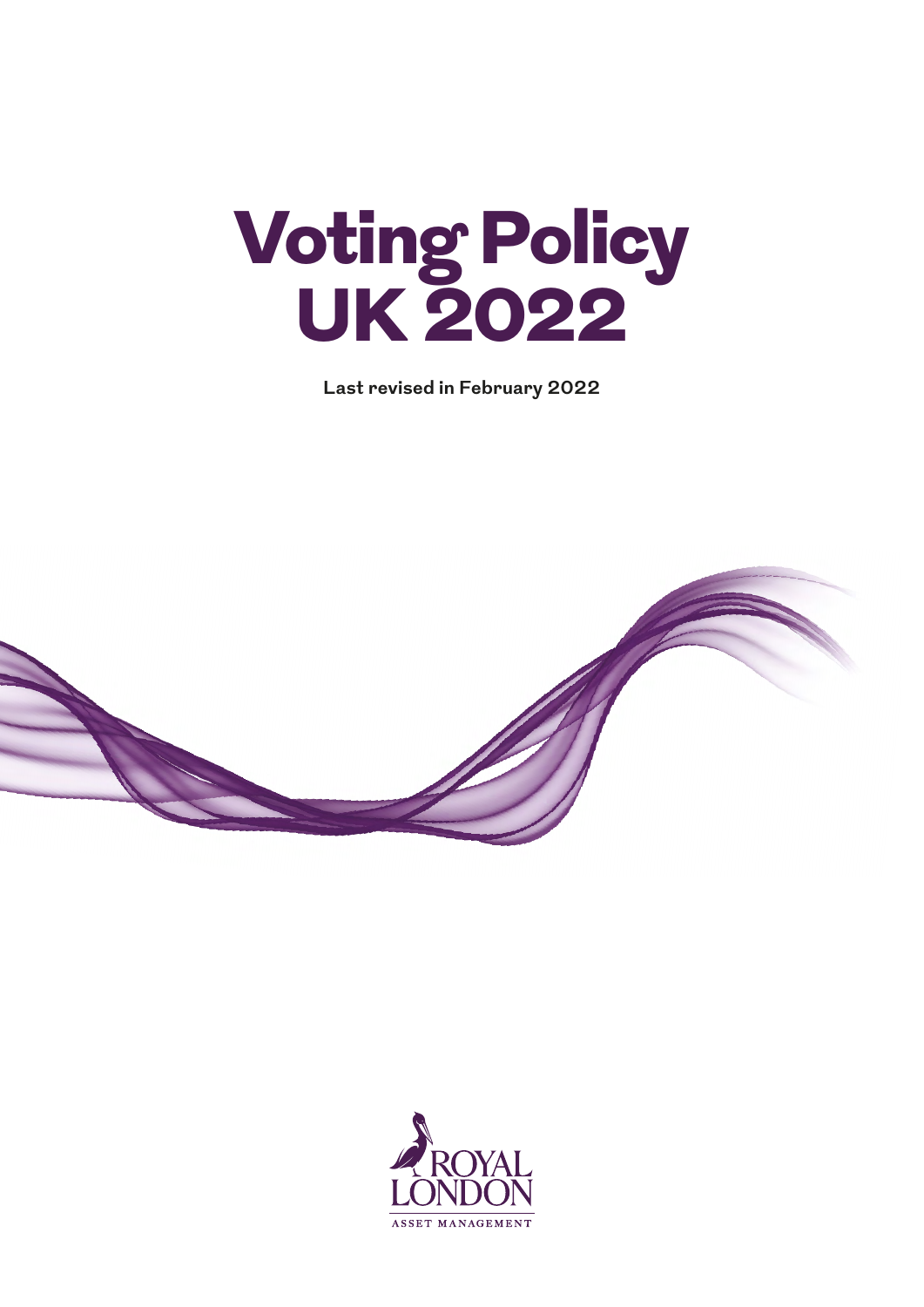# **CONTENTS**

| 1 |                                                  |  |
|---|--------------------------------------------------|--|
| 2 | Governance Monitoring & Engagement __________3   |  |
| 3 |                                                  |  |
|   | 3.1 Voting Decisions 3                           |  |
|   |                                                  |  |
|   | 3.3 Attendance at AGMs and Other Meetings ___ 4  |  |
| 4 | Our Approach to Voting 4                         |  |
| 5 |                                                  |  |
|   |                                                  |  |
|   |                                                  |  |
|   |                                                  |  |
|   |                                                  |  |
|   | Time Commitments _____________________________5  |  |
|   | Annual Director Elections________________5       |  |
|   | Senior Independent Director ____________5        |  |
|   | Director Independence __________________5        |  |
|   | Board Committees_____________________________5   |  |
|   | Chair and Chief Executive___________________6    |  |
|   | Succession Planning__________________________6   |  |
|   |                                                  |  |
|   | Workforce Engagement ____________________7       |  |
|   | 5.2 Directors' Remuneration 2                    |  |
|   | Remuneration Policy________________________7     |  |
|   | Remuneration Implementation ______________8      |  |
|   | Share-based Incentive Schemes____________8       |  |
|   | Performance Targets____________________________9 |  |
|   | Restricted Stock Units (RSUs)_______________9    |  |
|   |                                                  |  |
|   | Shareholding Requirements_________________9      |  |
|   |                                                  |  |
|   |                                                  |  |

 $\mathsf 6$  $\overline{7}$ 

| 5.4 Principal Adverse Impacts (ESG Risks)_____ 11 |  |
|---------------------------------------------------|--|
|                                                   |  |
|                                                   |  |
|                                                   |  |
|                                                   |  |
|                                                   |  |
| Authority to Issue Shares _____________________12 |  |
| Disapplication of Pre-emption Rights _____12      |  |
| Share Repurchases 12                              |  |
|                                                   |  |
|                                                   |  |
|                                                   |  |
| Shareholder Resolutions_____________________13    |  |
| Political Donations 13                            |  |
| Memorandum and Articles of Association __ 13      |  |
| Virtual Shareholder Meetings____________13        |  |
|                                                   |  |
|                                                   |  |
|                                                   |  |
|                                                   |  |
|                                                   |  |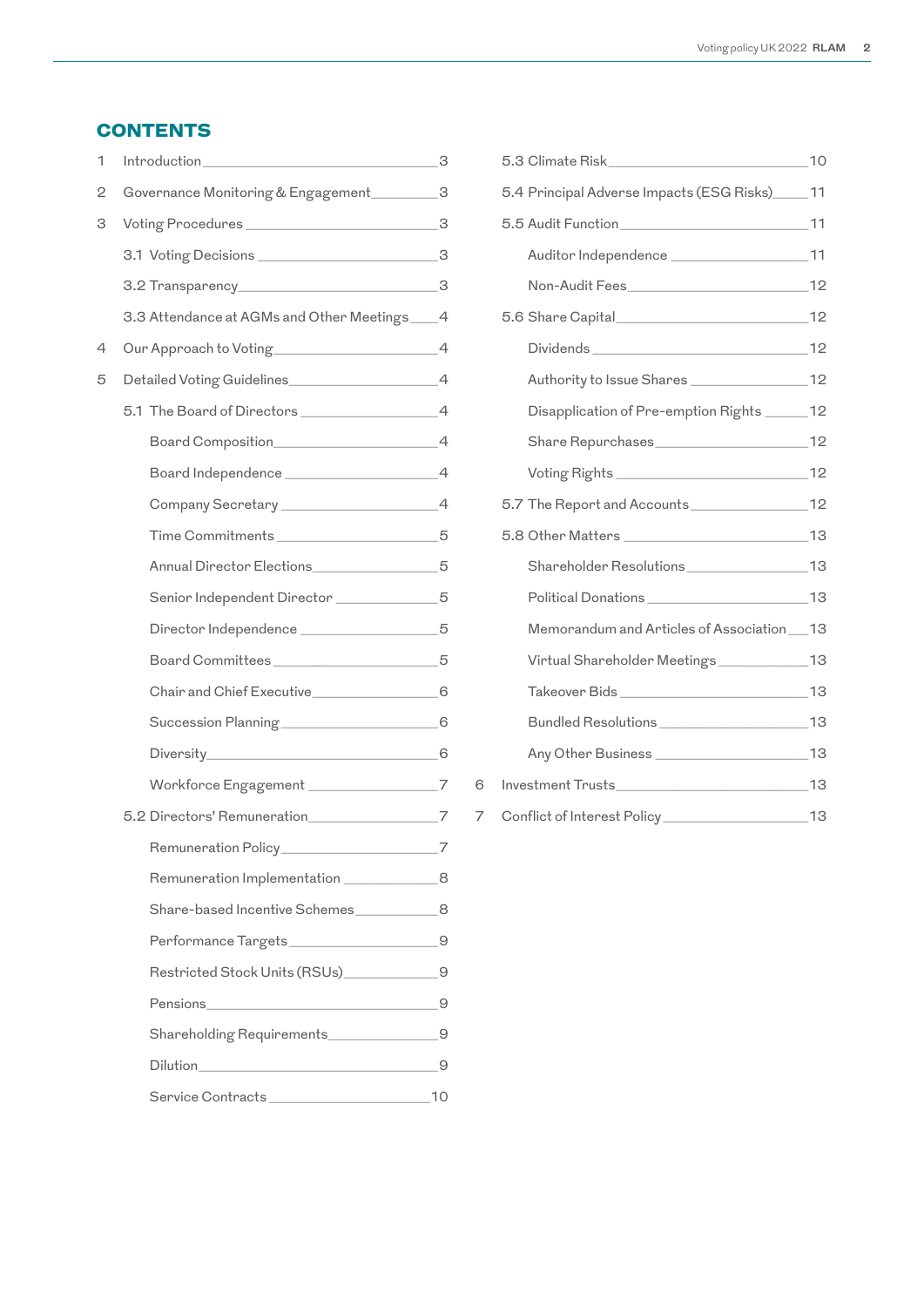# 1 Introduction

This document outlines our approach to proxy voting for companies listed in the United Kingdom (UK). This document should be read in conjunction with our Voting Policies for the Developed Markets (ex-UK) and Emerging Markets, which are available on our website.

Royal London Asset Management (RLAM) is dedicated to encouraging long-term wealth creation within the companies we invest for the benefit of both the shareholders and the company. Corporate governance is a prerequisite for creating and protecting shareholder value, and plays a role in ensuring companies are in good standing with their stakeholders. In keeping with our commitment to the UK Stewardship Code, we believe it is the responsibility of institutional investors to act as owners of the companies in which they invest and will seek to maximise value from its investments by using its influence as a shareholder. We do this through engagement and the use of voting rights to promote good corporate governance in investee companies. RLAM regards voting in a responsible, informed and consistent manner to be a fiduciary duty of institutional investors.

In developing and applying its engagement and voting policy and guidelines, RLAM will take account of the provisions of the newly updated UK Corporate Governance Code and of institutional guidelines, such as those of the Investment Association (IA).

In applying this policy, RLAM will apply discretion and have due regard for the particular circumstances of an investee company, whilst vigorously pursuing the interests of its customers and clients. RLAM recognises that best practice can and often does develop ahead of code provisions.

We lend stock on a number of our funds. We have an automated stock recall process in place and will make all reasonable efforts to recall stock in advance of a vote, ensuring that we are exercising our full voting power at a meeting.

## 2 Governance Monitoring & Engagement

Companies should be ready, where practicable, to enter into dialogue with institutional shareholders based on the mutual understanding of objectives. They should be proactive in making sure important news is imparted, subject to appropriate inside information procedures, and should react helpfully to appropriate questions.

Increasing numbers of companies are proactively reaching out to their investors to seek views on any proposed changes to remuneration. When this is conducted outside of proxy season and in a meaningful manner, this can be a highly effective tool in ensuring that stakeholders' views are taken into consideration. In many instances proposals are tailored over the course of multiple meetings and/or letters and the resulting policy is passed at the AGM. At RLAM we receive a high number of consultation requests from both our active and passive holdings. We will endeavour to respond to as many of these requests as we can; but on occasion must prioritise either by size of holding or severity of our concerns.

In meetings with companies, RLAM will address environmental, social and governance (ESG) issues with management and non-executive directors. RLAM will seek urgent dialogue with a company's management in cases where concerns over strategy, performance or governance might threaten shareholder value. We conduct extensive engagement with companies on a one-to-one basis, but we also see the merit in participating in collaborative company meetings with other shareholders. This can be useful in ensuring that the company is aware of the seriousness of the situation and that ESG concerns are shared by several institutions. For more information

on our approach to Stewardship and company engagement, please refer to our Stewardship and Responsible Investment Statement.

In cases where a Board is not responsive to engagement, RLAM will consider further active involvement, including, where appropriate:

- **•** Meeting directors, including nonexecutives
- **•** Making joint representations with other institutions
- **•** Using its voting power to oppose the Board
- **•** Attending General Meetings and making public statements
- **•** Submitting resolutions at General Meetings
- **•** Working with other investors to requisition an Extraordinary General Meeting.

## 3 Voting Procedures

### 3.1 Voting Decisions

To ensure consistency, all voting decisions on our actively held stocks are implemented centrally by our Responsible Investment Team. The Responsible Investment team interpret our policy and implement our voting decisions using a third party web platform. All decisions are made in consultation and collaboration with our fund managers, who are notified of all final voting decisions made for stocks held within their funds. Fund managers have the opportunity to raise questions or challenge votes before they are dispatched. Contentious votes are escalated to our Head of Equities or Chief Investment Officer who makes the final voting decision.

### 3.2 Transparency

RLAM considers that transparency is a necessary feature of responsible shareholding. RLAM disclose details of all votes on our website (http://www. rlam-voting.co.uk/voting/) giving brief explanations for instances where we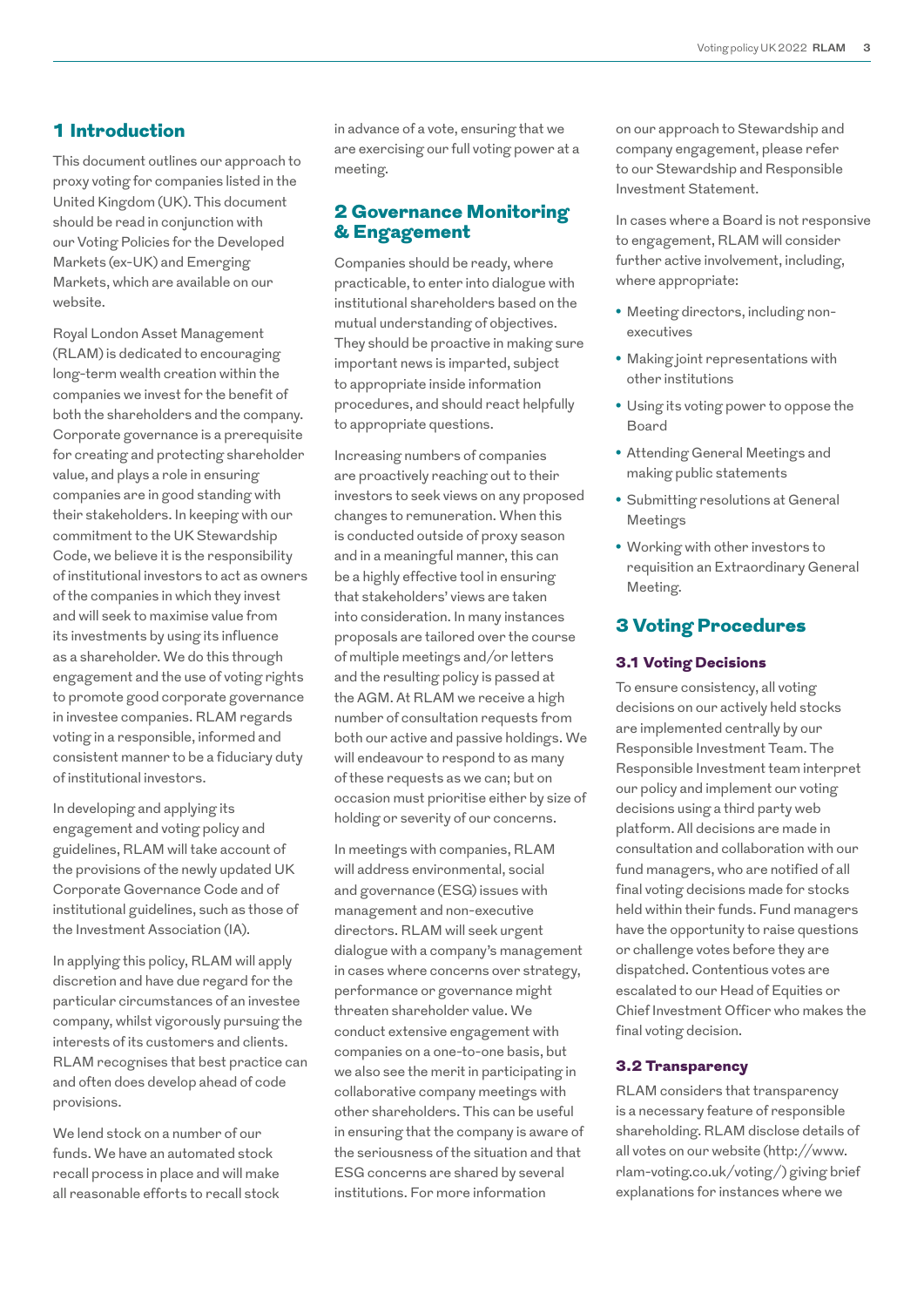For many of our actively held stocks, RLAM will write to companies to explain our voting rationale in cases where we abstain or vote against management. This provides an opportunity for dialogue with companies prior to a General Meeting.

## 3.3 Attendance at AGMs and Other Meetings

RLAM believes that voting at company meetings forms an important part of our constructive engagement process with management. These votes will usually be cast by proxy, but RLAM may consider attending the AGM as an opportunity to engage with the directors on a matter of interest, or where the Board has not been responsive to engagement.

# 4 Our Approach To Voting

RLAM will seek to support the Board of a company that acts in the longterm interests of shareholders and stakeholders. In general RLAM will vote as follows:

### FOR

**•** A resolution that is consistent with these guidelines, accords with best practice, and is in shareholders' best long-term interests.

#### **ABSTAIN**

- **•** A resolution falls short of best practice, but the issue is not sufficiently material to oppose management; or
- **•** A matter is material, although not fundamental, and RLAM has not previously raised the matter with the company; or
- **•** As a means of warning a company or drawing attention to an issue. We may choose to abstain on an issue before voting against the Board in an effort to raise our concerns with the Board.

### AGAINST

**•** A resolution is inconsistent with these guidelines, does not accord with best

practice, or is not in shareholders' long-term interests; or

**•** A resolution on which we have previously abstained where we have reason to believe our concerns have not been addressed by the Board.

RLAM prefers to send a clear message to the Board and therefore will minimise the use of abstentions where possible. We do however view the use of abstentions as beneficial in signalling our initial concerns with a company and starting a dialogue with the Board to seek further improvements.

# 5 Detailed Voting Guidelines

# 5.1 The Board of Directors

### **Board Composition**

The quality of the Board is of utmost importance in order to facilitate better informed Board decisions. It should have meaningful representation of both executives and non-executives and a mix of directors with the appropriate skills, abilities and backgrounds.

Boards should be comprised of members that reflect an appropriate level of diversity of thought, opinion, gender and ethnicity to provide for optimal decision-making and challenge of management. There should be an adequate number of meetings for the proper management of the company. We would regard six in any one year as a minimum, and often more frequent meetings are necessary. The Board should be large enough for meaningful debate, but overly large Boards are unwieldy, and should be avoided. Attendance at Board, and Board Committee, meetings is important and should be publicly reported.

RLAM may vote against the Chair or the Nomination Committee Chair if material concerns persist in respect of Board attendance, composition and diversity; in addition to voting against the individual director.

#### **Board Independence**

For **large companies** RLAM would expect a majority of non-executive directors on the Board, and for the Chair to be regarded as independent. We also expect Boards to have adequate representation of executives.

For **smaller companies**, in line with the updated UK Corporate Governance code, we now expect companies to have a majority independent Board. We are cognisant of the difficulties some smaller companies face in recruiting additional independent directors; however we will expect progress in this area or meaningful disclosure as to why this standard has not been met.

We would encourage **AIM companies** to apply the UK Corporate Governance Code as far as practicable, or explain their reasons for applying a different code. RLAM will expect at a minimum two fully independent and unaffiliated directors to sit on the Board.

RLAM will vote against the election of a non-executive director who we do not consider independent if there are insufficient independent directors on the Board, unless a sufficient rationale is provided by the company.

### **Company Secretary**

We view the role of the Company Secretary as integral to the proper functioning of the Board and maintenance of high corporate governance standards. Their role is to provide impartial advice and assistance to the Board in addition to ensuring that an organisation complies with all financial and legal requirements. As such we do not support the combination of this role with any other executive position. Where this is the case we will expect extensive disclosure as to measures taken to ensure conflicts of interest are vigorously monitored and managed. We would expect companies with combined roles to seek external corporate governance advice and to disclose the nature of this advice to shareholders.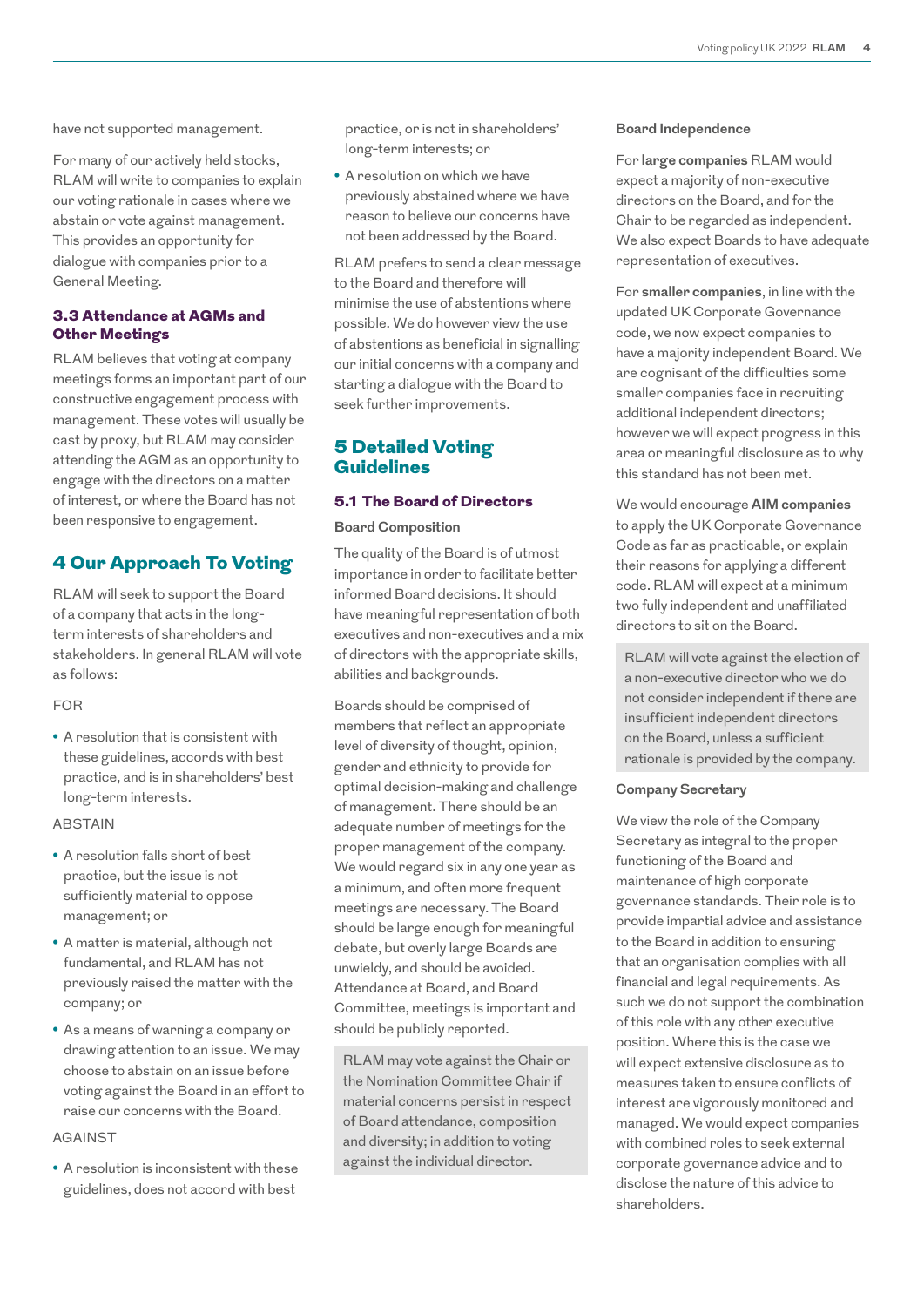RLAM will abstain in the first instance, and potentially escalate to a vote against on the re-election of an executive director if that director also holds the role of Company Secretary.

### **Time Commitments**

Board members must have enough time and energy to discharge their role properly while maintaining capacity to deal with any emerging issues. We review the attendance record of all Board members to ensure that they are fulfilling their role appropriately, and will consider opposing their re-election should their attendance record call into question their commitment to the company.

We will apply the current best practice guidelines when assessing the appropriate number of directorships held by an individual. The size and complexity of the relevant businesses will be taken into account. For example, the demands of serving on a financial services Board will be more onerous than that of an investment trust. Private Board positions may also be taken into account if judged to be substantial. We view executive positions to be fulltime, as such do not support the holding of more than one additional external directorship.

We will normally vote against the re-election of a non-executive director if we consider his or her time commitments to be of concern. We will not normally support the re-election of a director with a consistently poor attendance record absent of a satisfactory explanation.

### **Annual Director Elections**

RLAM believes that all directors should be subject to re-election annually and will support proposals in favour of annual elections.

#### **Senior Independent Director**

RLAM acknowledges the importance of the role of the Senior

Independent Director (SID). In normal circumstances, a Chair who is independent of management should be the normal channel of communication between shareholders and the Board. However, we acknowledge that the SID can also be an important link between shareholders and the Board, particularly where the Chair is not independent or is unable to resolve a particular issue. It is necessary for the nominated director to be demonstrably independent.

RLAM will not support the reelection of a person identified as the SID whom it considers to not be independent. If a SID has not been appointed, RLAM may abstain or vote against the re-election of the Chair of the Nominations Committee.

#### **Director Independence**

In considering whether a director is independent, RLAM will have regard to The UK Corporate Governance Code's determination of independence in Provision 10. Under this provision factors which may impact independence include, but are not limited to; previous employment at the company, a material business relationship, remuneration in addition to directors' fees, familial ties, cross-directorships, significant shareholding or excessive tenure.

### **Board Skills and Director Suitability**

RLAM will pay particular attention to the mix of skills on the Board, particularly around industry experience, but also on emerging issues and topics such as cyber security risk and sustainability. We encourage companies to improve their disclosure in this area. Adequate biographical information should be provided on the directors for shareholders to be able to assess them. This should include their qualifications and experience, age, gender, term of office, date of first appointment, level of independence and other personal and professional commitments that may impact on the quality of their contribution and

independence, including disclosure of other directorships.

While it is the prerogative of the Board to select candidates it believes are most suitable, RLAM reserves the right to question the Board on whether the skills, attributes and experience of individual directors or directors in the aggregate meet the company's needs.

RLAM will vote against the reelection of individual directors or the Chair of the Nomination Committee if there are major concerns about director suitability, skills or experience.

### **Board Committees**

For **large companies**, RLAM considers it important that the Nomination Committee is comprised of a majority of independent directors. The Remuneration and Audit Committees should be wholly comprised of independent directors. Regarding Risk Committees, we retain the view that the assessment of risk should be a matter for the whole Board rather than for a separate Committee.

In addition, it is desirable for the Board to have Committees for issues related to business ethics, health and safety, environment, corporate responsibility, sustainable development and corporate governance. These Committees are of particular importance for companies with greater exposure to environmental and social risks. Such Committees serve as a source of external perspective on emerging business and broader societal concerns, and also ensure that the company has proper internal control systems to identify and manage any risks they may pose to the business. We expect these Committees to include independent directors with relevant expertise.

For **small companies**, in line with our position above; we expected over the course of 2019 for these Boards to become majority independent. As such we view that the Audit and Remuneration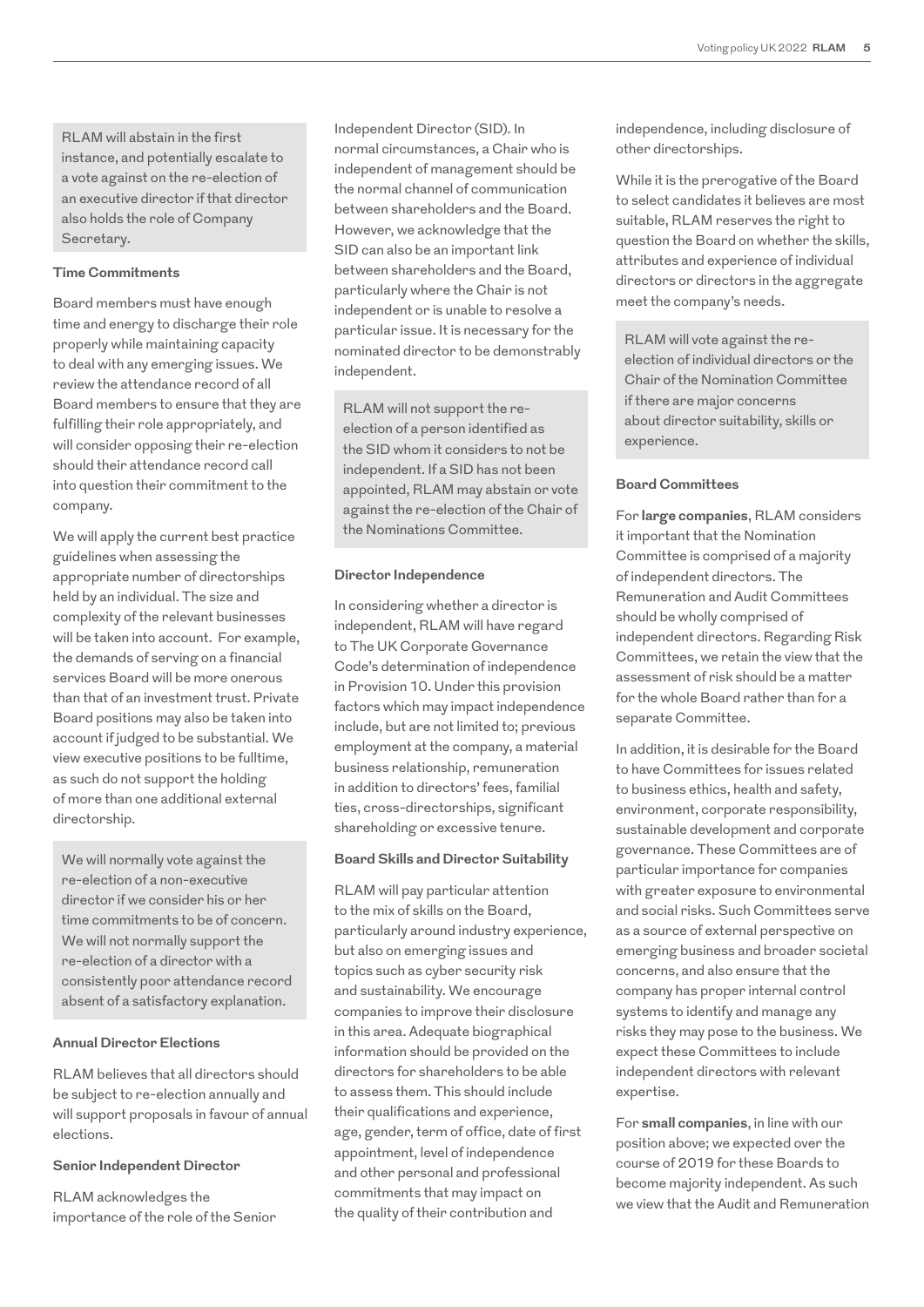Committees should have attained full independence, provided there are at least three members. If companies cannot meet the majority independence threshold, we would consider supporting Committees where at least two-thirds are independent, provided there is a sufficient rationale.

RLAM will vote against nonindependent members of Audit and Remuneration Committees. We will also vote against non-independent members of the Nominations Committee should the Committee not be majority independent.

### **Chair and Chief Executive**

RLAM strongly believes that the positions of Chair and Chief Executive should be separated to avoid concentration of power in one individual.

The Chair should, on appointment, meet the independence criteria. In the absence of evidence to the contrary, it will be assumed that a Chair who holds an executive position will in fact be the Chief Executive. It is recognised that, in exceptional circumstances, there may be occasions when the combination of both positions can be justified, but the onus rests on the directors to demonstrate this to shareholders through persuasive disclosure in the Annual Report and through engagement with shareholders.

RLAM does not consider it appropriate for a former or retiring Chief Executive to become Chair of the same company. In such a case, the former Chief Executive would expect to hold the position for only a short transitional period, and assurance would be sought from the company that a separation of the roles will occur as soon as possible. Additionally, a demonstrably independent SID should be appointed.

RLAM will usually vote against the election of a director holding both positions of Chair and CEO. We would also vote against the Chair if he or she was not independent at

the time of appointment, absent a sufficient rationale.

### **Succession Planning**

We believe that the process of planning for succession of Board members should be more widely reported upon. Some of the issues surrounding leadership within a business appear to have their roots in insufficiently developed plans for succession of the executive management team. We also take the view that poor succession planning has contributed to the escalation of executive remuneration.

We will consider voting against the Chair if we have ongoing concerns regarding succession planning.

#### **Diversity**

We believe in merit and that it is essential that non-executive and executive candidates are chosen on the basis of their overall competence and ability to effectively enhance the performance of the company. We also believe that diversity of individuals, whether of gender, ethnic origin, nationality, professional background, experience or other factors, are essential considerations. Research from McKinsey has consistently shown a clear link between gender, cultural and ethnic diversity, and profitability and value creation. Top quartile companies for diversity (gender and/or ethnic) are between 27% and 33% more likely to outperform. Therefore we strongly encourage companies to consider boardroom diversity when making any appointment.

In line with the recommendations of the Hampton-Alexander review we believe Boards should have reached a minimum 33% gender diversity target by the end of 2020. We will vote against Chairs where these targets are not met, or where the company has not provided credible plans for reaching 33%. We may choose to abstain in the first year where we've not had a chance to

previously engage with the company on the issue.

We are also supportive of the aims of the Parker Review that there should be at least one person of colour on the Board by 2021 in the FTSE 100; and by 2024 for the FTSE250. We will continue to engage with companies throughout 2022 on recommendations 2 and 3 of the review (Pipeline & Succession Development and Transparency & Disclosure); to ensure that they are beginning to consider and address shortfalls in this area. As the targets under recommendation 1 came into effect in 2021 we will consider opposing the re-election of Chairs at companies that have not met this standard and fail to provide a substantive rationale and/or succession plan.

RLAM also believes that Diversity and Inclusion extends beyond the boardroom, as such we actively engage with companies on their efforts below the board level and throughout the company. We encourage disclosure and reporting of metrics on the company's overall approach to Diversity and Inclusion at Board level, in Senior Management and across the overall workforce, and will factor this into both our individual or collaborative engagement and voting activities.

RLAM will abstain or vote against the re-election of the Chair or Chair of the Nomination Committee, should the Board not have at least 33% gender diversity absent a compelling rationale.

RLAM may abstain or vote against the Chair or Chair of the Nomination Committee at FTSE100 companies should the Board not have at least one person from a minority ethnic background absent a compelling rationale, or clearly disclosed plans to address this.

RLAM may also abstain or vote against the Chair or Chair of the Nomination Committee at FTSE 250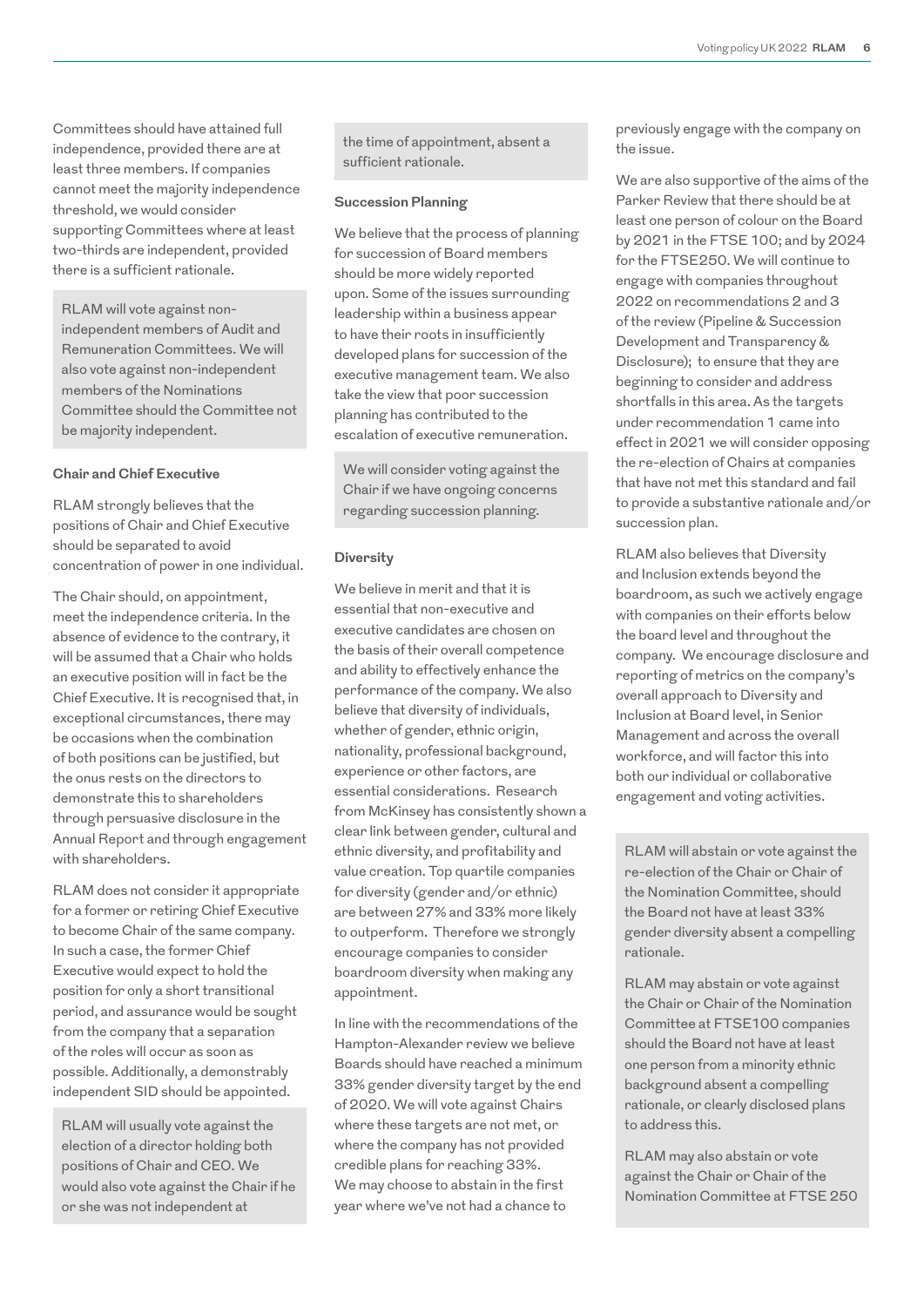companies should, during the course of our engagement efforts with companies in this group; we have concerns that the requirement to have at least one person from a minority ethnic background on the Board by 2024 is not being adequately considered.

Further to our engagement work on this topic RLAM also reserves the right to vote against or abstain where we have identified instances that Boardroom and workforce diversity is being, in our opinion; inadequately addressed.

#### **Workforce Engagement**

There is recognition that Boards must do a better job at understanding and addressing the corporate culture and needs of the workforce as a whole. This was most recently codified in changes to the 2018 UK Corporate Governance Code The Governance Code provides companies with three options for formalising their approach to workforce engagement. Companies may choose to appoint a workforce representative to the Board, establish a formal workforce advisory panel, or appoint a nonexecutive director as a designated point of contact for workers. Many companies we have engaged with are adopting a hybrid approach of the last two options, setting up formal employee feedback mechanisms and forums, and appointing a designated NED(s) on the Board, responsible for facilitating contact between these forums and the Board.

RLAM believes that companies should adopt the structure that is most relevant to them and their workforce, rather than favouring a particular approach. We ask that companies clearly explain the rationale for their chosen method and disclose activities undertaken during the year to ensure that employees' voices are being heard.

RLAM will consider voting against the Chair or the director responsible for workforce engagement if we feel that inadequate steps have been

taken to engage with the workforce, or where there are serious concerns with employee engagement during the year.

### 5.2 Directors' Remuneration

Remuneration should be designed to promote the long-term success of the company. It is the responsibility of the Remuneration Committee to ensure that remuneration is adequate but not excessive, tied directly to the performance of the company and that the policy is tailored to work for the specific circumstances of that company.

There has been a noticeable disconnect between pay and performance in recent years. We are not opposed to high levels of executive pay, provided that they are warranted and can be linked to exceptional performance on behalf of the company and all stakeholders.

We encourage the use of straightforward incentive schemes that can be understood by shareholders, employees and executives alike.

In line with the new UK Corporate Governance Code, we also expect companies to demonstrate a link between executive pay and that of the wider workforce, and that the views and experiences of employees have been factored into any decisions. RLAM may vote against pay policies or pay reports that are overly complex or disconnected from the workforce experience.

Shareholders at UK companies may express their views on remuneration through two separate votes: a binding vote on remuneration policy, and an advisory vote on remuneration implementation. The policy vote is required every three years or sooner if material changes are made to the policy. If a company fails to receive a majority of shareholder support, it is required to table a resolution with a revised policy at the next Annual General Meeting. The advisory vote on remuneration implementation will occur every year regarding retrospective remuneration awarded in the year under review.

Generally, RLAM will vote against the remuneration policy if there are concerns with how remuneration is structured, if the policy allows for potentially excessive remuneration or there are increases to maximum pay without valid justification.

We will vote against the remuneration implementation report if we do not believe there is adequate alignment between remuneration in the year under review and longterm shareholder value, or if any remuneration decisions were made during the year outside of the agreed policy, absent a sufficient rationale.

Where we have significant concerns about remuneration practices, we may also consider voting against the re-election of the Chair of the Remuneration Committee or against all members of the Committee.

#### **Remuneration Policy**

RLAM will be supportive of remuneration policies that incentivise directors by relating pay to long-term value creation for shareholders. In line with the UK Corporate Governance Code, we acknowledge that successful and profitable companies should consider their impact, both positive and negative, on other stakeholders including employees, suppliers, customers and others. As such, this should be reflected in the company's approach to remuneration.

When assessing remuneration we will consider the following:

- **•** Is it aligned with long-term value creation and the best interests of the company and its stakeholders?
- **•** Is there a high degree of transparency around incentives and performance conditions?

Is the overall package reasonable (relative to the particular circumstances of the company) in its design, potential and outcome?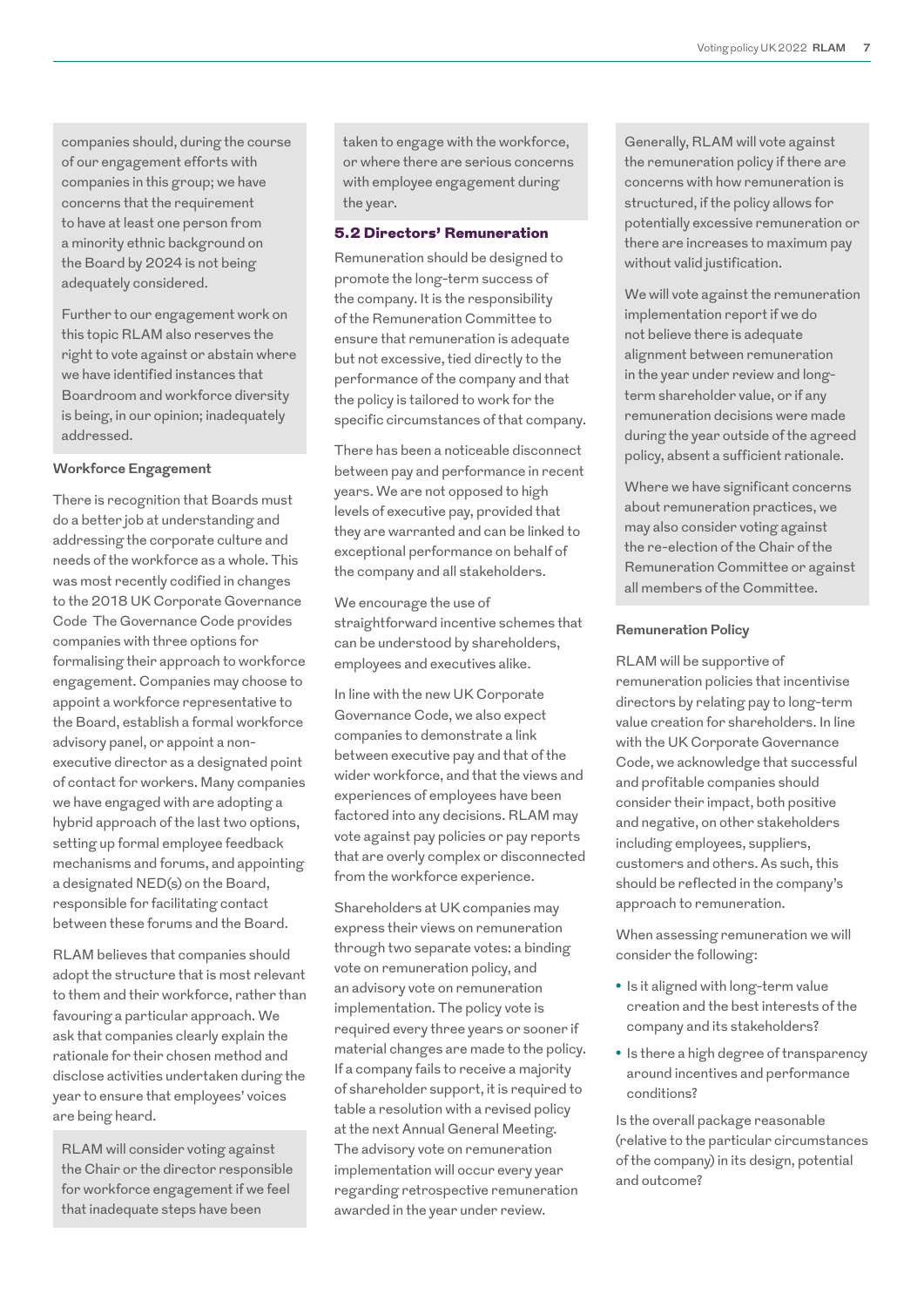We encourage companies to adopt a remuneration policy that is tailored to their strategy and business model. We are open-minded about supporting alternative pay structures (such as restricted shares or longterm deferred bonus schemes), provided an alternative structure is fully justified and explained.

RLAM encourages companies to adopt remuneration policies that incorporate material environmental, social and sustainability-related performance measures, provided they are quantifiable and linked to verifiable key performance indicators (KPIs).

RLAM will normally vote against a remuneration policy where:

- **•** The independence of the Remuneration Committee is compromised;
- **•** It is not possible to adequately assess the remuneration policy owing to poor disclosure by the company;

 - It is not possible to adequately assess the policy or its potential outcomes owing to its complexity;

- **•** There are serious inadequacies in the structure of share- or optionbased incentive schemes (see below);
- **•** The company has bundled approval of remuneration schemes with the approval of a merger or other corporate action;
- **•** Service contracts allow the potential for "reward for failure" or early vesting of awards with no reference to performance; or
- **•** Clawback and malus provisions are absent, or insufficient.

#### **Remuneration Implementation**

In voting on the remuneration implementation proposal, RLAM will consider whether the report

demonstrates effective implementation of the policy over the reporting period. In granting performance-based payments, the Remuneration Committee should also have due regard to the long-term capital stewardship of the business.

RLAM will normally vote against a remuneration implementation proposal where:

- **•** The independence of the Remuneration Committee is compromised;
- **•** There is evidence of excessive remuneration having regard to the performance of the company;
- **•** It is not possible to adequately assess the remuneration awarded or vesting in the year owing to poor disclosure by the company or due to complex pay arrangements;
- **•** Bonuses are awarded without reference to performance targets;
- **•** Base salaries were increased at a rate significantly greater than that for the organisation as a whole without sufficient justification;
- **•** The company paid transactional bonuses without sufficient justification;
- **•** The company made ex-gratia payments, such as non-contractual retirement bonuses, golden hellos, or retention bonuses; or
- **•** The company paid recruitment rewards that are absent of performance conditions. This may include 'like-for-like' replacement awards, paid in cash or shares, which do not tie the executive into the future performance of the company;
- **•** The Remuneration Committee has failed to use an appropriate degree of discretion, where the formulaic outcome of the policy is objectively disconnected with company performance or the shareholder experience.

### **Share-based Incentive Schemes**

RLAM recognises the value of performance-related remuneration such as share-based incentive schemes. It considers, however, that such incentives should be designed to reward high performance that adds significantly to shareholder value. RLAM also welcomes employee-wide schemes in the belief that strong employee-ownership and engagement can be very beneficial to the strength and competitiveness of a business which ultimately benefits shareholders. It also allows employees to share in the success of a business. We consider best practice to consist of the following:

- **•** Executives should build up a meaningful prior financial commitment;
- **•** Remuneration structures should incorporate material, environmental, social and sustainability-related performance measures linked to verifiable KPIs, where appropriate to the business;
- **•** Performance targets should be sufficiently challenging and aligned with the long-term strategic objectives of the company;
- **•** All performance periods should be for a minimum of three years and preferably for five years;
- **•** Additional post-vesting holding periods for share awards are encouraged; and
- **•** An appropriate vesting scale should govern the level of vesting at different performance points. Only marginal amounts (0-25%) should vest for average or threshold performance and full vesting should only occur for outstanding performance.

RLAM would vote against the adoption of a scheme that incorporated or permitted any of the following features:

- **•** Issuing of discounted share options
- **•** Re-pricing share options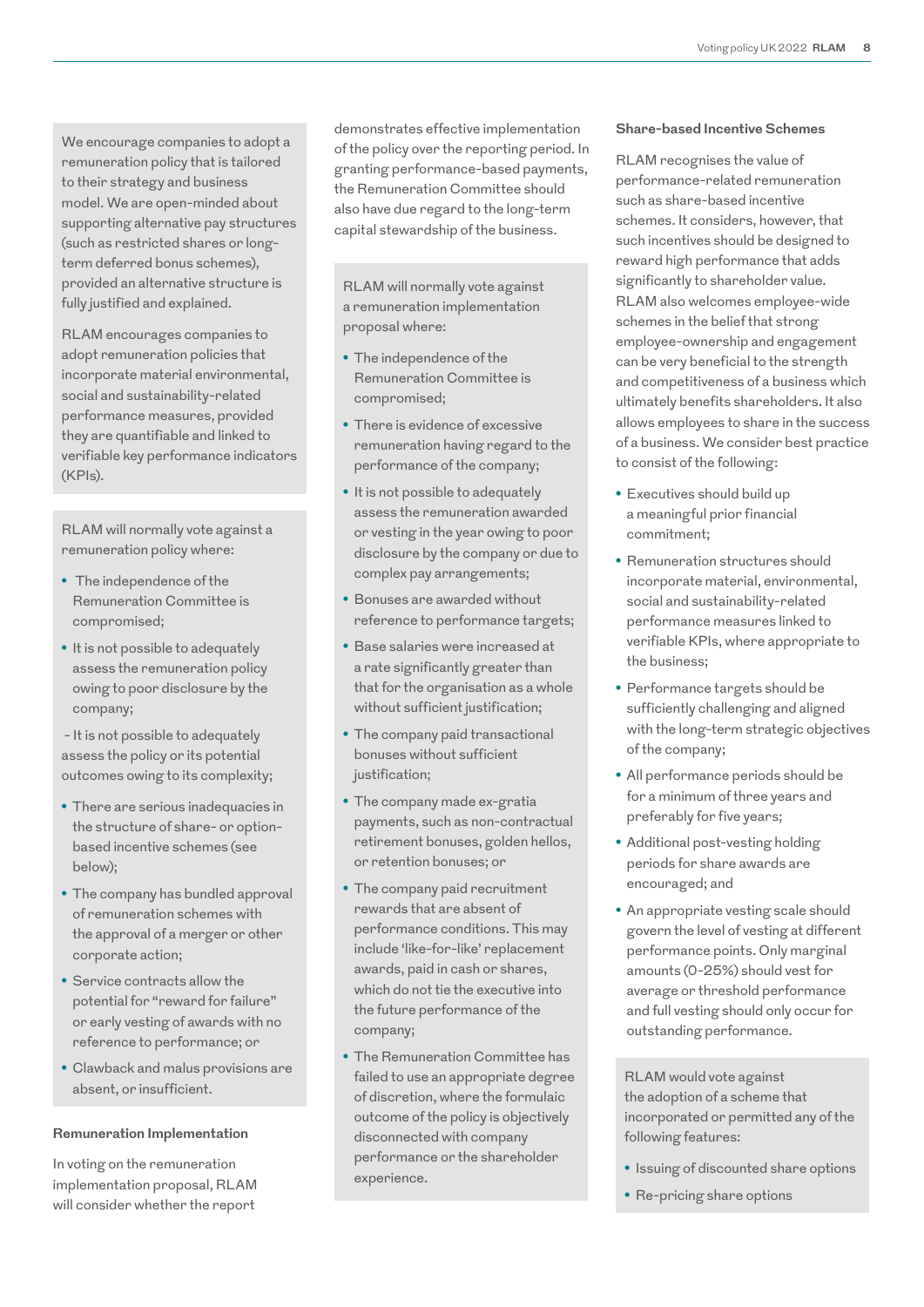- **•** Breaching of institutional guidelines on dilution
- **•** Automatic vesting on change of control or other trigger
- **•** Early vesting on severance
- **•** Waiving or lowering of performance targets
- **•** Retesting of performance targets
- Insufficiently challenging performance targets (taking account of the size of awards and any vesting scale)
- **•** Amending material aspects of the scheme without reference to shareholders
- **•** Absence of individual participation limits
- **•** Excessive individual participation when considered in conjunction with awards under other schemes
- **•** Performance period of less than three years
- **•** Participation of non-executive directors in the scheme

### **Performance Targets**

Schemes should be subject to performance conditions that provide a meaningful alignment with company strategy and objectives. In doing so, the chosen targets should take account of performance in a relative (peer comparison) and absolute (underlying growth) sense, and be mindful of the need to retain a focus on long-term capital stewardship.

For total shareholder return (TSR) this would typically translate to 25% vesting at median, relative to the peer group on a sliding scale up to full vesting at upper decile. However, where high quantum grants are allocated, the lower vesting point should be adjusted so that high absolute levels of award do not vest for average performance.

When using earning per share (EPS) targets, the Remuneration Committee should satisfy itself that they are not distorted by balance sheet adjustments (such as for share repurchases and other capital adjustments) and genuinely reflect underlying performance. Particular attention should be paid to how EPS is adjusted for 'exceptional items' to ensure pay outcomes are not distorted by adjustments that exclude items of a one-off nature that are fundamental to the long-term financial and strategic performance of the business.

A minimum credit quality should be maintained as a pre-condition to any award, and companies should consider whether and how targets that are sensitive to cash flow and leverage may be incorporated into remuneration schemes where relevant to the business.

#### **Restricted Stock Units (RSUs)**

Companies should have the flexibility to determine the type of long-term pay model that suits their business best. We are willing to consider supporting alternative models of pay in the UK, including the granting of Restricted Stock Units (RSUs), under certain circumstances. While we will consider these on a case-by-case basis, we are more likely to support RSU plans with the following criteria:

- **•** RSU schemes that offer a considerable discount to the existing LTIP, preferably 50% on the long term award opportunity to be replaced.
- **•** Plans that comprise of a long vesting/ holding period, we would expect to see a minimum of five years applied.
- **•** We would be supportive of schemes that apply a quantifiable performance underpin or suitable performance on grant.

#### **Pensions**

In line with the 2018 update to the UK Corporate Governance Code and the guidance published by the Investment Association, we fully support the requirement for Executive Directors' pensions to be aligned with those of the workforce by 2022.

We expect all new remuneration policies

submitted to shareholder vote to specify that any new executive appointments will receive the same pension contribution as the majority of the workforce. RLAM may vote against any policy where this is not the case.

Further we expect Remuneration Committees to review the pension provisions currently in place for both executives and the workforce. While we understand the difficulties associated with amending pension provisions for current executives, we encourage companies to make and disclose every effort to address discrepancies in pension levels. RLAM will vote against any pension provisions deemed to be excessive in the context of the workforce level, particularly where the Company has not made efforts to address this in public reporting.

RLAM may vote against a remuneration policy where executive pensions for new joiners are not aligned with the workforce.

RLAM may vote against a remuneration report where pension contributions are deemed excessive where there is not a compelling explanation.

### **Shareholding Requirements**

We believe it is essential that executives hold significant shares in the company and build up a financial commitment to ensure alignment with the objectives of shareholders. As such, we are supportive of remuneration policies requiring executives to hold shares worth several times their base salary. These shares should be held as a minimum until retirement or termination of employment, but preferably beyond retirement or termination.

#### **Dilution**

RLAM believes that strict guidelines should be observed with regard to the issue or potential issue of shares for incentive schemes, both as to the proportion of shares issued and to the rate at which these are issued annually.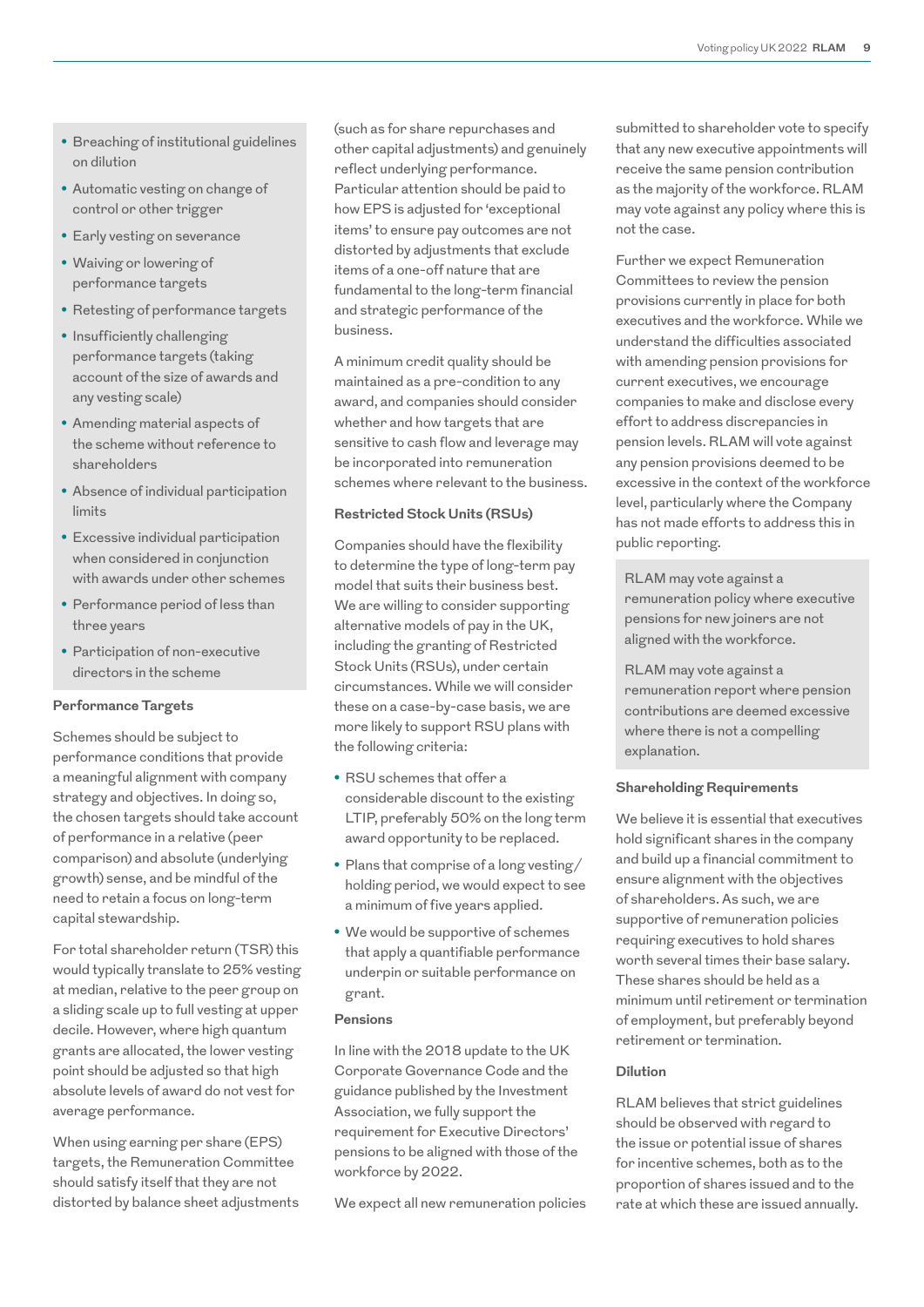RLAM will not support schemes which do not comply with best practice guidelines on dilution and participation limits, unless sufficient justification is provided. Normally RLAM would expect no more than a total of 10% of a company's equity to be used for share-based schemes within a ten-year period covering all schemes, with no more than 5% being available for discretionary schemes during this period.

Treasury shares should be included within these limits. Best practice is to include all shares used, whether market purchase or newly issued within these limits.

#### **Service Contracts**

Provision for one year's pay on severance should relate to basic salary and include only bonuses already earned. There should be no early vesting of awards under share-based incentive schemes on severance. Wherever possible, a company should seek to mitigate liabilities on severance and should publish its policy on mitigation in its remuneration report. It is recognised that there may be exceptional occasions when a longer than normal notice period is appropriate, but the onus rests on the directors to demonstrate this. Where a longer initial notice period is granted on appointment, the notice period should reduce to one year or less within one year.

RLAM will not normally support the election or re-election of a director whose notice period exceeds one year.

#### **5.3 Climate**

### 5.3.1 Climate Risk

RLAM expects all companies to assess and address their respective risks, liabilities and opportunities around climate change, whether these are physical, financial and/or reputational. We believe proactive engagement with companies is the most effective tool for helping address material risks from

climate change. For example, we are active members of the Climate Action 100+ (CA100+) initiative, which is engaging with the world's largest and most systemically important emitters of carbon.

However, we acknowledge that there may be occasions where we may need to use our vote as shareholders where engagement has not been effective or where climate change is a material risk to the business. We encourage companies to issue TCFD reports and other public disclosures regarding their climate risks. We will use our vote on shareholder proposals to support and encourage greater disclosure on climate risk. We will also use our vote to call for greater transparency around climate lobbying and potential misalignment with the goals of Paris or other climate ambitions.

RLAM may abstain or vote against the Chair of the Board where climate change is a material risk to the business and where we believe engagement has not been effective.

RLAM will vote for shareholder proposals requesting companies to disclose material climate-related information on their climate risks, or requesting companies to produce a TCFD report. RLAM will also support shareholder proposals at the CA100+ companies where we consider the proposal to be reasonable, in the best long-term interests of the company, and not overly prescriptive in nature.

### 5.3.2 Climate Transition Plans (Say on Climate)

When analysing these proposals RLAM will have due regard for the specific circumstances of the company and its trajectory in decarbonising, the available transition pathways for the sector in which they operate, what other members of their sector or peer group are proposing and alignment of the plans with the Paris Agreement 1.5° ambition. At this stage we do not believe an overly prescriptive approach to these votes

would be useful for stakeholders and wish to encourage companies to use this tool as another opportunity to consult with shareholders on their climate plans. We remain open to direct engagement, understanding of the complexities of delivering change and encourage any improvement in companies' climate ambitions.

The following is a non-exhaustive list of items we believe can be taken into consideration when assessing a proposed climate transition plan, taken from the expectations we send to companies in our engagements requesting robust and credible Net Zero plans:

- **•** Does the company disclose emissions and are these independently audited?
- **•** Does the company have a target to achieve Net Zero by 2050 or at the earliest feasible timeframe?
- **•** Does the company include shortand medium-term targets in its plans (which are aligned with relevant sectorial Paris agreement decarbonisation pathways)?
- **•** Do the targets include specific detail on Scope 1, 2 and 3 emissions and commit to only quality offsets for minimal residual emissions?
- **•** Does the company report on this to any external body such as a Stock Exchange, Prudential Authority or Industry Body/Association?
- **•** Does the plan set specific operational implications and business model transformations required to becoming a Net Zero business?
- **•** Does the company commit to scalingup solutions required to achieve Net Zero and winding down activities that are incompatible with their climate goals?
- **•** Are the Board, management and employees' incentives aligned to achieving the Net Zero targets?
- **•** Does the company consider adaptation measures and ensuring resilience against locked-in climate impacts?
- **•** Does the company commit to engage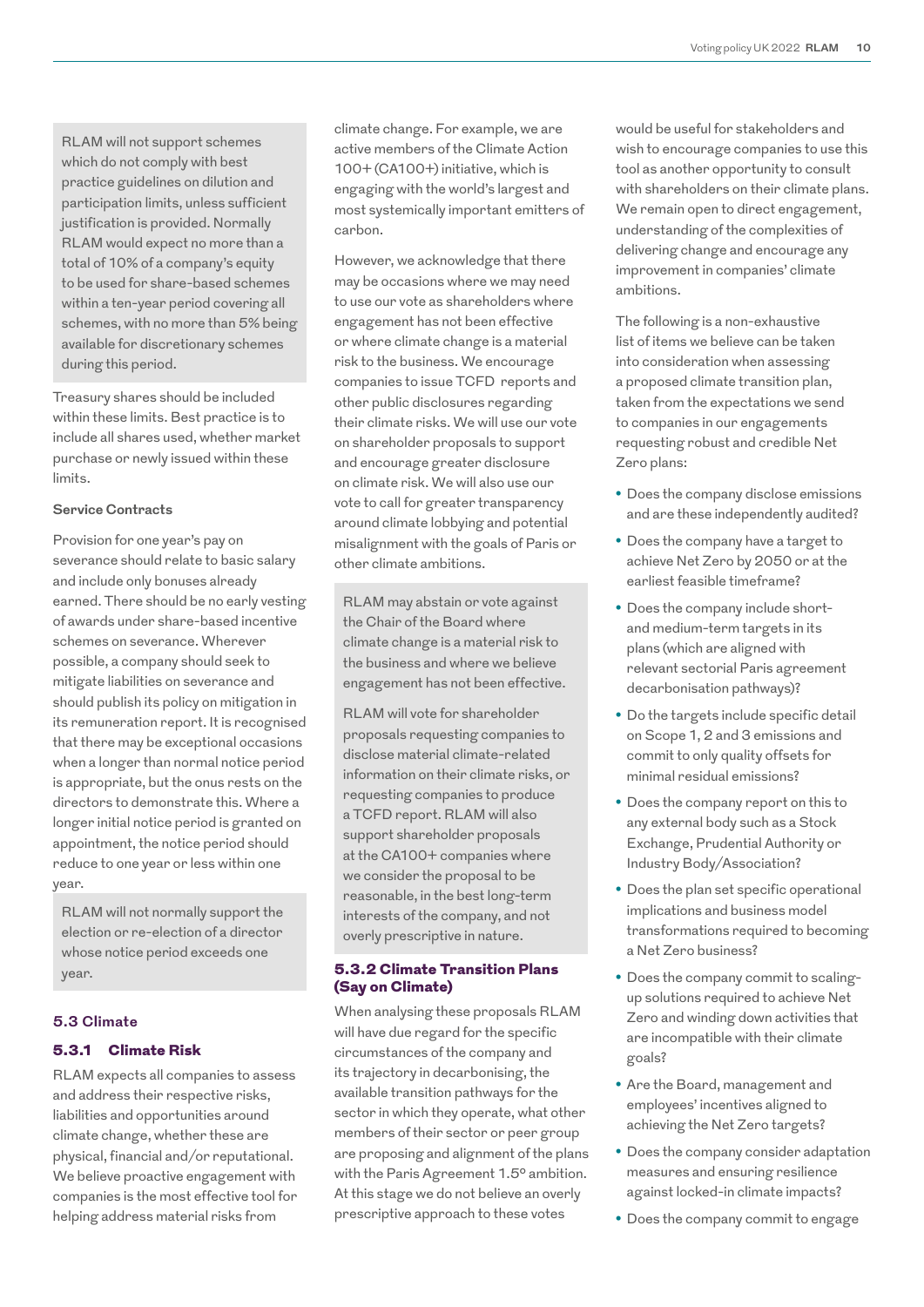with communities, workers, supply chain to ensure a just transition?

- **•** Does the company align its lobbying and policy advocacy efforts to its climate plans?
- **•** Does the company commit to aligning its capital expenditures and accounting practices with the goals of its climate plans?

RLAM will normally vote against a climate transition plan where:

- **•** Measurable targets have not been set
- **•** It is not possible to adequately assess the plan or its potential consequences due to lack of detail
- **•** Governance of the implementation of the plan has not been disclosed
- **•** The strategy is over-reliant on offsetting and does not drive down overall emissions or does not have impact in the next decade
- **•** The strategy can have important unmitigated negative impact on nature or communities
- **•** The strategy does not cover material sources of emissions (i.e. scope 3 for banking or oil and gas).
- **•** The strategyis over-reliant on selling off key assets rather than managing or winding down activities

RLAM will abstain and engage when it believes the climate transition plan has specific elements that should be improved but endorses the general direction laid out by the business management.

RLAM can vote in favour of climate transition plans and in favour of other seemingly competing climate resolutions from other shareholders when RLAM supports the general direction of the plan and considers the specific requests in other climate resolutions can help enhance the management climate plans.

## 5.4 Principal Adverse Impacts (ESG Risks)

In line with our obligation as an Asset

Manager to consider the principal adverse impacts of our investments, RLAM equally expects investee companies to acknowledge and address their most material negative impacts whether these are financial, social, environmental or governance-related.

Topics covered by this include, but are not limited to;

- **•** Climate change the companies' scope 1, 2 and 3 GHG emissions lifecycle assessment of emissions in their products,TCFD reporting, negative social impacts from its climate transition plans,, fossil fuel exposure etc.
- **•** Circular Economy the reuse and/ or management of waste water, hazardous waste, raw material consumption, chemical waste and other potential pollutants.
- **•** Biodiversity– activities such as deforestation that may negatively impact the local biodiversity, particularly associated with sites or operations located in areas with sensitive or fragile ecosystems.
- **•** Pollution including issues such as food waste, fleet management, emissions, spillages and single-use plastics
- **•** Human Rights the absence of an approach to modern slavery, exposure to child labour, adverse human rights impacts and indigenous rights.
- **•** Employee Rights health and safety management (including Mental Health practices), accident and/or fatalities rates, whistle-blower and discrimination protection, income inequality and the use of precarious work.
- **•** Business ethics corruption, bribery, accountancy practices, problematic approaches to tax, reputational concerns and exposure to controversial weapons.
- **•** Animal Testing Whether adequate efforts are made to reduce or replace animal testing with feasible alternatives where it is required by law.

Not all companies will be impacted by all risks. We expect and accept the need for the approach to these topics to be proportionate, taking into account the risk and exposure of the company. Where possible we will seek to engage with companies on these topics to drive change, but should engagement be ineffective or not possible, RLAM will use both our and the companies' principal adverse impacts to inform the way we use our vote.

Votes will be assessed on a case by case basis taking into account the severity of the issue, the Company's track record and approach, and the materiality to both the company and the affected parties.

RLAM may abstain or vote against the Chair of the Board where there is a material risk and we believe there is insufficient reporting and/or progress on remediation.

RLAM will support shareholder proposals requesting companies to disclose material information on their risks and/or impacts. While RLAM believes companies themselves are best placed to develop specific targets, we may support shareholder resolutions asking for companies to develop their own targets in the event that they have not made sufficient progress.

### 5.5 Audit Function

#### **Auditor Independence**

RLAM will normally vote in favour of the appointment of an Auditor recommended by a fully independent Audit Committee provided that there are no issues that may compromise the independence of the Auditor, such as the size of non-audit fees. Audit Committees should periodically review the independence status of their Auditors. We welcome the move to encourage greater frequency of tendering for the audit contract and also believe that some form of backstop rotation of the audit firm should be in place, such as every fifteen years.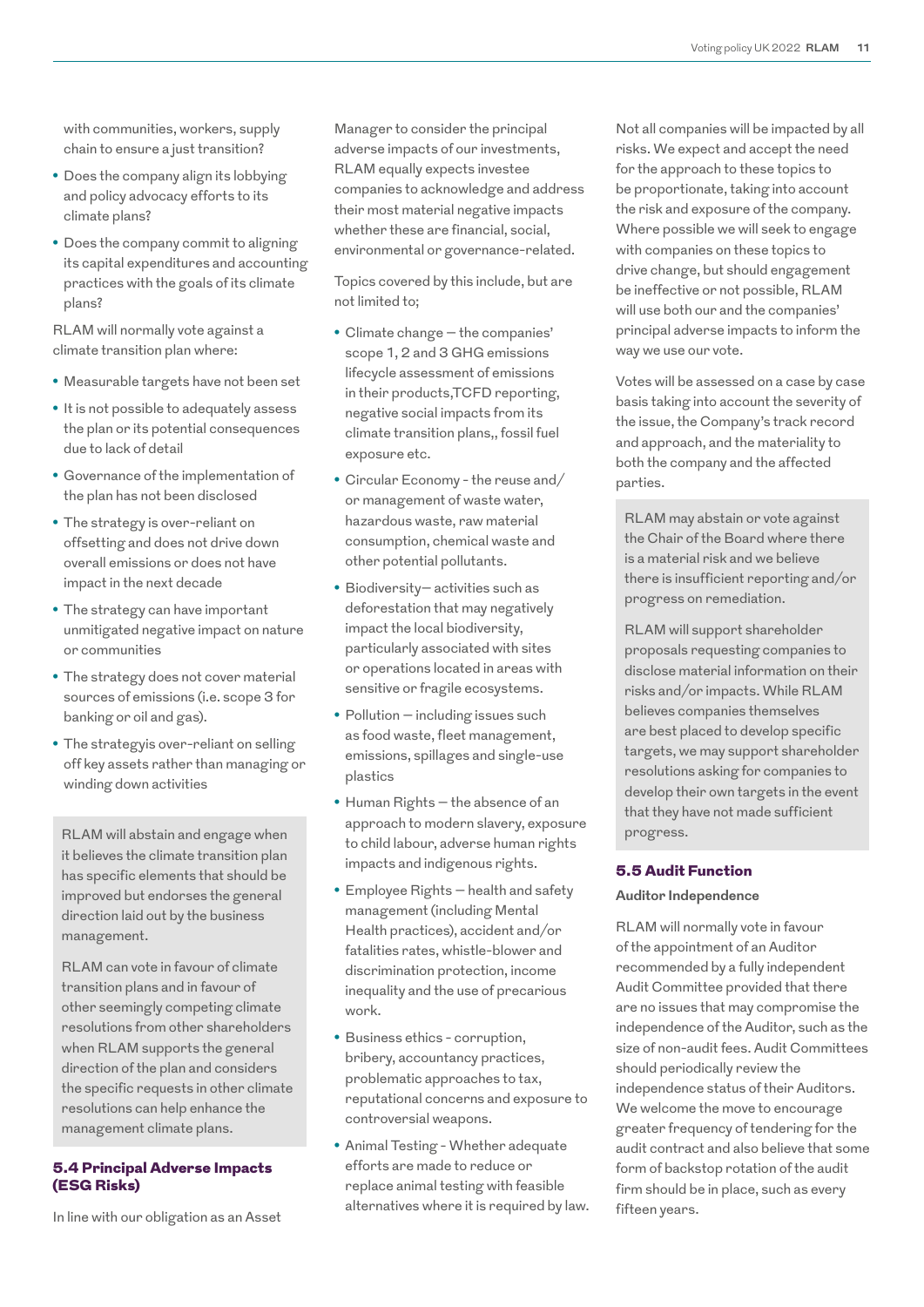We will consider voting against the re-appointment of the Auditor if we have concerns that long audit firm tenure may compromise the independence of the audit or if we have concerns about the quality of the audit.

A vote against the Audit Committee may be considered appropriate should there be ongoing concerns about the Auditor, or in cases of negligence or wrong-doing with regard to the audit.

#### **Non-Audit Fees**

Where Auditors carry out consultancy work in addition to auditing the company, this should be fully disclosed and the Audit Committee should consider whether there is a risk that their impartiality may be jeopardised. Where non-audit work is undertaken by the Company's Auditors, the range and nature of this work and the tendering process followed in ordering work should be supervised by the Audit Committee. Very large non-audit fees can be considered an indicator of risk and are to be discouraged.

We will consider voting against the re-appointment of the Auditor if the level of non-audit fees or the type of non-audit work raise concerns about the independence of the Auditor.

#### 5.6 Share Capital

#### **Dividends**

A resolution in respect of dividends should be put separately from the resolution to receive the Report and Accounts.

RLAM will consider each vote on the dividend on a case-by-case basis and vote in the best interests of our clients.

### **Authority to Issue Shares**

RLAM will normally vote for an authority to issue shares with preemption rights where the proposed issue is the lesser of the unissued ordinary share capital or a sum equal to one third (33%) of the issued ordinary share capital. An additional one third (33%) may be issued, but only when subject to a fully preemptive rights issue. The authority given should last only until the next Annual General Meeting.

#### **Disapplication of Pre-emption Rights**

RLAM believes that pre-emption rights for existing shareholders are important and should be protected. Shares may be issued for cash without pre-emption or for remuneration purposes, subject to limits as to the proportion of shares issued in relation to the issued share capital, and also subject to flow rates.

RLAM will normally vote in favour of authorities to issue shares for cash, other than from existing shareholders, where the proposed issue is limited to 5% of the current issued share capital, with an additional 5% for the purposes of an acquisition or specified capital investment. Such authorities should be renewed annually.

Other than in exceptional circumstances, RLAM would vote against the waiver of pre-emption rights beyond the 10% limit.

#### **Share Repurchases**

RLAM will normally vote in favour of an authority for share repurchases, provided that it complies with Listing Rule guidelines (e.g. limit of 15% of issued capital) and that directors demonstrate that this is the most appropriate use of a company's cash resources.

To avoid the possibility of directors being placed in a position of conflict of interest, RLAM advocates the adjustment of relevant targets in executive bonus or share incentive schemes to take account of the increase in earnings per share caused by share repurchases.

### **Voting Rights**

RLAM favours a share structure that gives all shares equal voting rights. RLAM does not support the issue of shares with impaired or enhanced voting rights.

RLAM is likely to withhold support for capital raising by companies with a capital structure that involves unequal voting rights.

### 5.7 The Report and Accounts

RLAM expects companies to report regularly in a manner that allows shareholders to have a clear understanding of the business, its strategy and its conduct. In short, a Board should balance the needs of shareholders with the commercial sensitivities of running the business. The company should be as transparent as possible in its disclosure within the Report & Accounts so that investors can obtain a clear understanding of all the important and relevant issues.

As part of the system of internal controls, RLAM believes that companies should assess their wider impacts upon various stakeholders, particularly for larger companies, and/or for those with significant social and environmental impacts.

RLAM does not necessarily regard voting against the receiving of the Report and Accounts as a vote of no confidence in the Board. As such, we will use the vote on the Report and Accounts to signal our concern regarding an issue that we feel requires more attention by the Board.

In the case of serious breaches of corporate governance at a company, it might be appropriate to abstain from or vote against receiving the Report and Accounts.

We may also consider voting against the Report and Accounts where we have serious concerns about ongoing management of environmental and social risks, and where the company has not been responsive to engagement.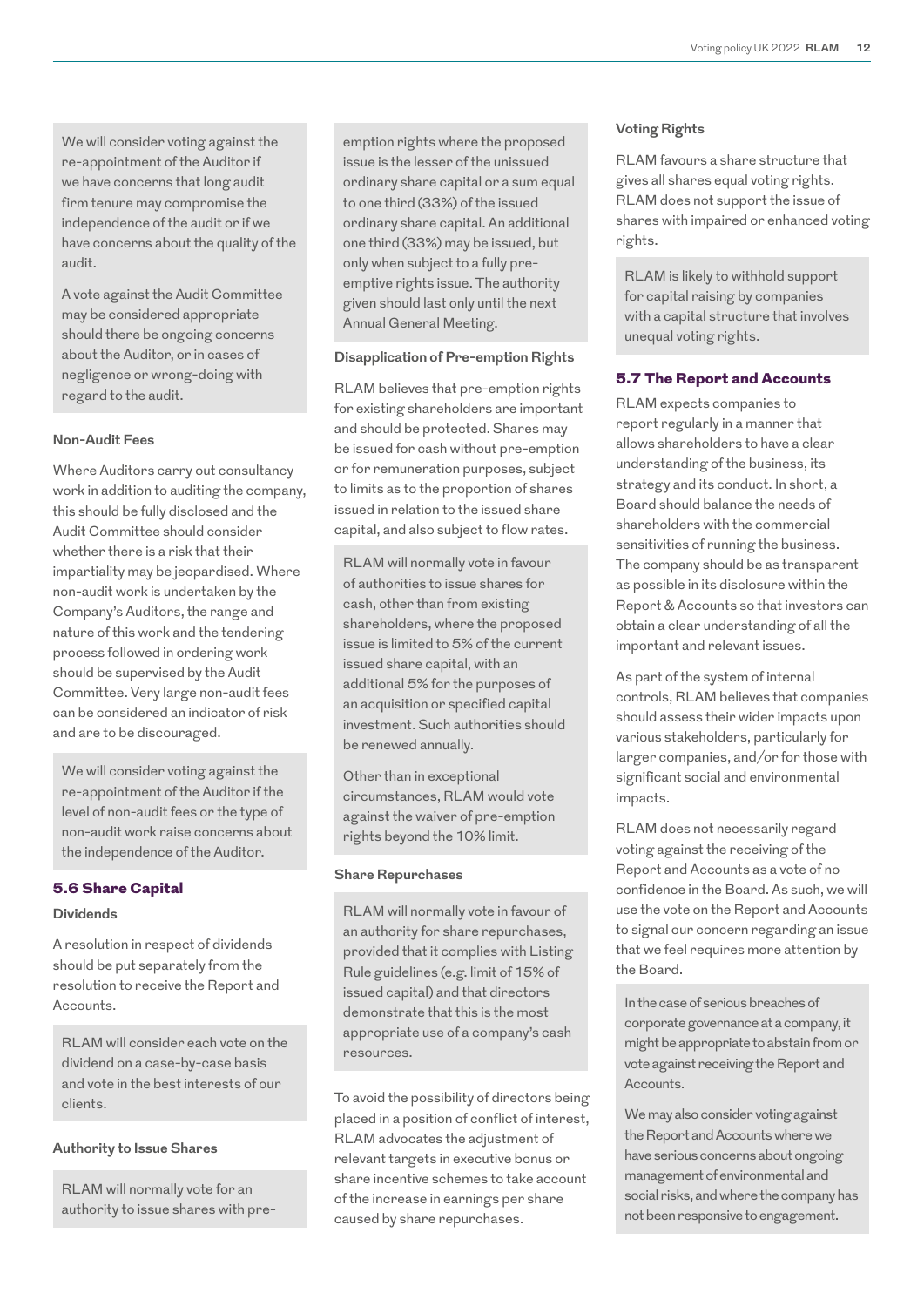## 5.8 Other Matters

#### **Shareholder Resolutions**

A full and reasoned statement should be provided outlining management's stance on any shareholder resolution presented on the ballot. Companies should be available to respond to reasonable enquiries from shareholders.

RLAM considers all shareholder resolutions put forward on a case-bycase basis and votes in accordance with its understanding of the longterm benefit to shareholders.

#### **Political Donations**

RLAM welcomes the opportunity to vote on material company donations. RLAM supports charitable acts at an appropriate level, but sees donations to political parties or to organisations closely associated with political parties as inappropriate.

RLAM will normally vote against any authority that would allow directors to make donations to political parties.

RLAM would choose to support such an authority only in exceptional circumstances where there was a pressing business case in favour of the authority and where the authority would not have an unduly negative impact upon the company's reputation. It would be the responsibility of the Board to demonstrate to shareholders' satisfaction the existence of such exceptional circumstances.

## **Memorandum and Articles of Association**

RLAM considers that proposals to change a company's memorandum and articles of association should be presented to shareholders with a separate resolution for each substantive change. The reasons for each change should be provided.

RLAM will normally support management if the proposed changes are regulatory. However, in the absence of a full and clear explanation, RLAM will abstain or vote against amendments to the Articles of Association.

### **Virtual Shareholder Meetings**

RLAM agrees with the need for flexibility when it comes to the format of general meetings of shareholders, especially in exceptional circumstances where attendance in person might not always be possible. We therefore welcome the option for hybrid meetings where shareholders have the option to attend either in person or virtually. RLAM does however also believe that physical meetings help preserve the rights of shareholders to engage with management and hold them to account, and should always be held when possible.

RLAM will oppose requests for virtual-only meetings unless in the most exceptional circumstances.

RLAM may consider voting against the Chair of the Board in situations where we consider the virtual-only format to be used necessarily to the detriment of shareholders.

### **Takeover Bids**

Bids are important as a means to maintain an efficient and competitive environment. Some bids do not add to shareholder value, so in contested takeover bids RLAM will seek to discuss matters with management and the bidder.

RLAM will consider each vote on a case-by-case basis and vote in the best interests of our clients.

### **Bundled Resolutions**

Resolutions put to company meetings should cover single issues, or issues that are clearly interdependent. Any other practice potentially reduces the value of votes, and can lead to opposition to otherwise acceptable proposals.

#### **Any Other Business**

RLAM expects to vote on all resolutions, where the contents have been made clear to shareholders and are in the interests of the company and its shareholders.

RLAM will vote against resolutions where the contents or intentions are unclear, such as one that invites

shareholders to vote on an 'any other business'.

## 6 Investment Trusts

In assessing the governance of Investment Trusts RLAM is supportive of the Association of Investment Trust Companies Code of Corporate Governance as best practice for the sector. We also look for a statement of compliance with the FRC's Stewardship Code along with evidence of adherence. RLAM considers it appropriate that the Board of an Investment Trust should have no more than one representative from its Investment Managers. We expect the Chair and all other nonexecutive directors to be independent. The fund manager's contract should provide no longer than one year's notice period.

RLAM will not support the reelection of a non-executive director if he or she is not considered independent and there are insufficient independent directors on the Board.

## 7 Conflict Of Interest Policy

RLAM recognises that during the course of our stewardship and voting activities promoting environmental, social and governance good practice, conflicts of interest may inevitably arise from time to time. We place a strong emphasis on ensuring these conflicts can be effectively identified, managed and disclosed.

We have a clearly defined Conflicts of Interest Policy which ensures that all staff understand their responsibilities when dealing with our clients' assets. A summary of this policy is available on our website and is described in our annual Stewardship and Responsible Investment Statement. If we become aware that there could potentially be a conflict of interest, we will notify the Chief Investment Officer. The senior management will then discuss the circumstances and ensure that any conflicts are appropriately managed and that we always act in the best interests of our clients.